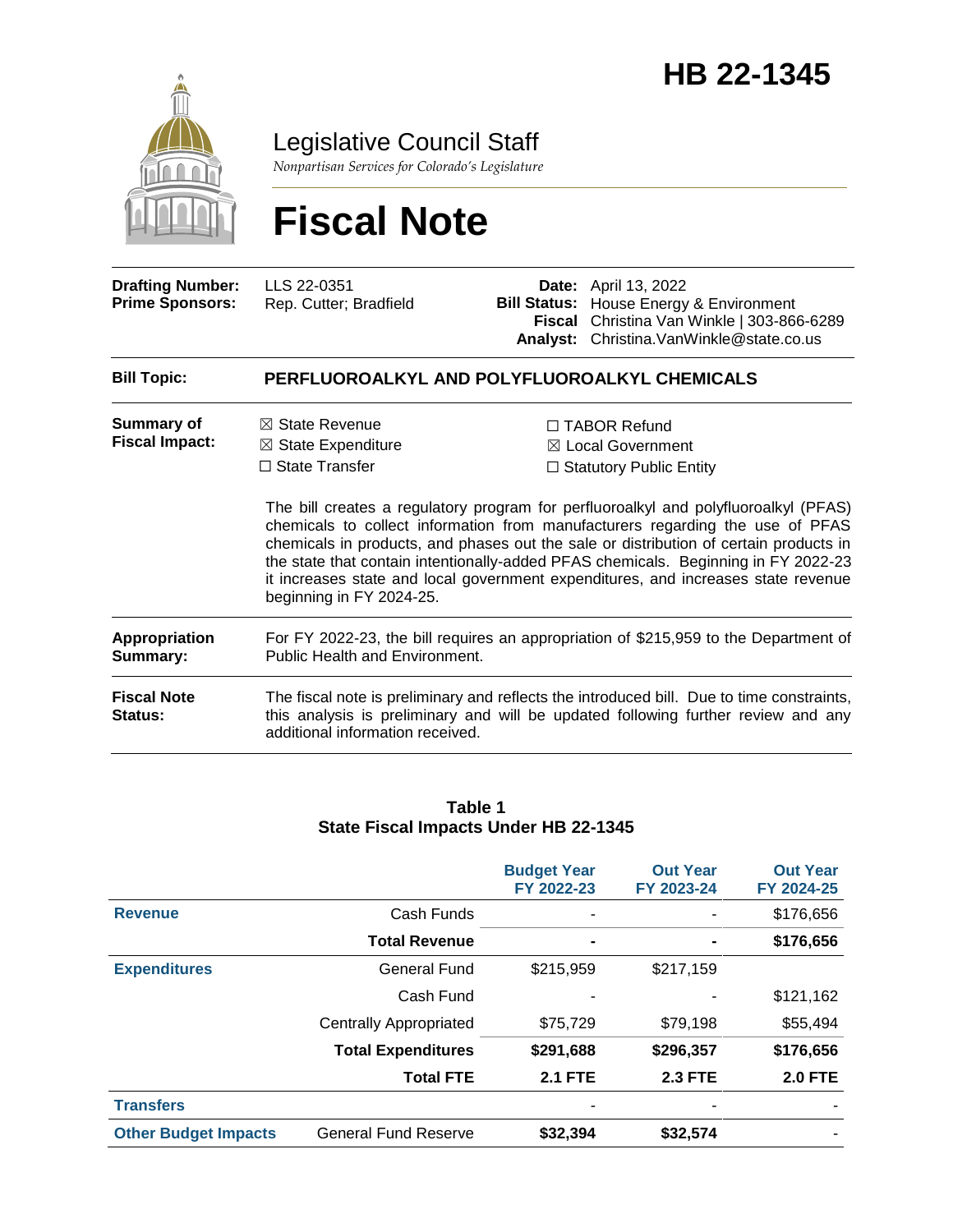## **Summary of Legislation**

The bill creates a new regulatory program in the Department of Public Health and Environment (CDPHE) to collect information on and phase out the sale of products containing intentionally added perfluoroalkyl and polyfluoroalkyl (PFAS) chemicals. It also modifies the state procurement code and restrictions on the use of class B firefighting foam.

**Notification.** Beginning January 1, 2025, manufacturers that sell or distribute products that contain intentionally added PFAS chemicals are required to submit a written notification by deadlines established in the bill to the CDPHE. Notifications must contain the trade name of the product, a description of the purpose that PFAS chemicals in the product serves, the contact information of the manufacturer, and any other information as required by rule. Manufacturers must pay a fee in an amount established by CDPHE to cover administration and implementation costs, which will be credited to the Perfluoroalkyl and Polyfluoroalkyl Substances Cash Fund (PFAS Cash Fund). The CDPHE must publish the trade name of the product and the name of the manufacturer of the product on the department's website.

**Prohibition**. On and after January 1, 2024, the bill prohibits the sale and distribution of products that contain intentionally added PFAS chemicals in certain product categories including carpets, cookware, cosmetics, fabric treatments, food packaging, juvenile products, oil and gas products, textile furnishings, and upholstered furniture. The CDPHE is required to adopt rules that identify specific products within these product categories. The CDPHE must adopt rules in out years that identify and prohibit additional priority products in product categories not already identified in rule. Products must be identified based on whether they contain intentionally added PFAS, the use of PFAS is currently unavoidable, the product's risk of exposing sensitive populations, species, and indoor and outdoor environments to PFAS chemicals, the volume of PFAS chemicals used, and restrictions in other states and nations. Additional products and product categories identified in rule must be posted on the CDPHE's website.

**State procurement and firefighting foam**. The bill also modifies the definition of environmentally preferable products in the state's procurement code to include products that do not contain intentionally added PFAS. It also repeals an exemption from the restriction on the sale of class B firefighting foam for use at gasoline, special fuel, or jet fuel storage and distribution facilities effective January 1, 2024, and authorizes the CDPHE to grant a temporary exemption of no more than five years for the purchase of class B firefighting foam at terminals. Beginning January 1, 2024, persons using class B firefighting foam containing intentionally added PFAS may not allow a release of the class B firefighting foam, must fully contain the foam through appropriate containment measures, and safely store all class B firefighting foam and any associated waste and wastewater. If a release of class B firefighting foam does occur, information must be reported within 24 hours to the water quality spills hotline maintained by CDPHE. The Attorney General is authorized to enforce this provision, conduct civil investigations, and bring civil actions for violations.

## **Background**

PFAS chemicals means a class of fluorinated organic chemicals containing at least one fully fluorinated carbon atom. PFAS chemicals are synthetic chemicals that were developed to coat products to make them heat, water, and oil resistant. They have become prevalent in a variety of products including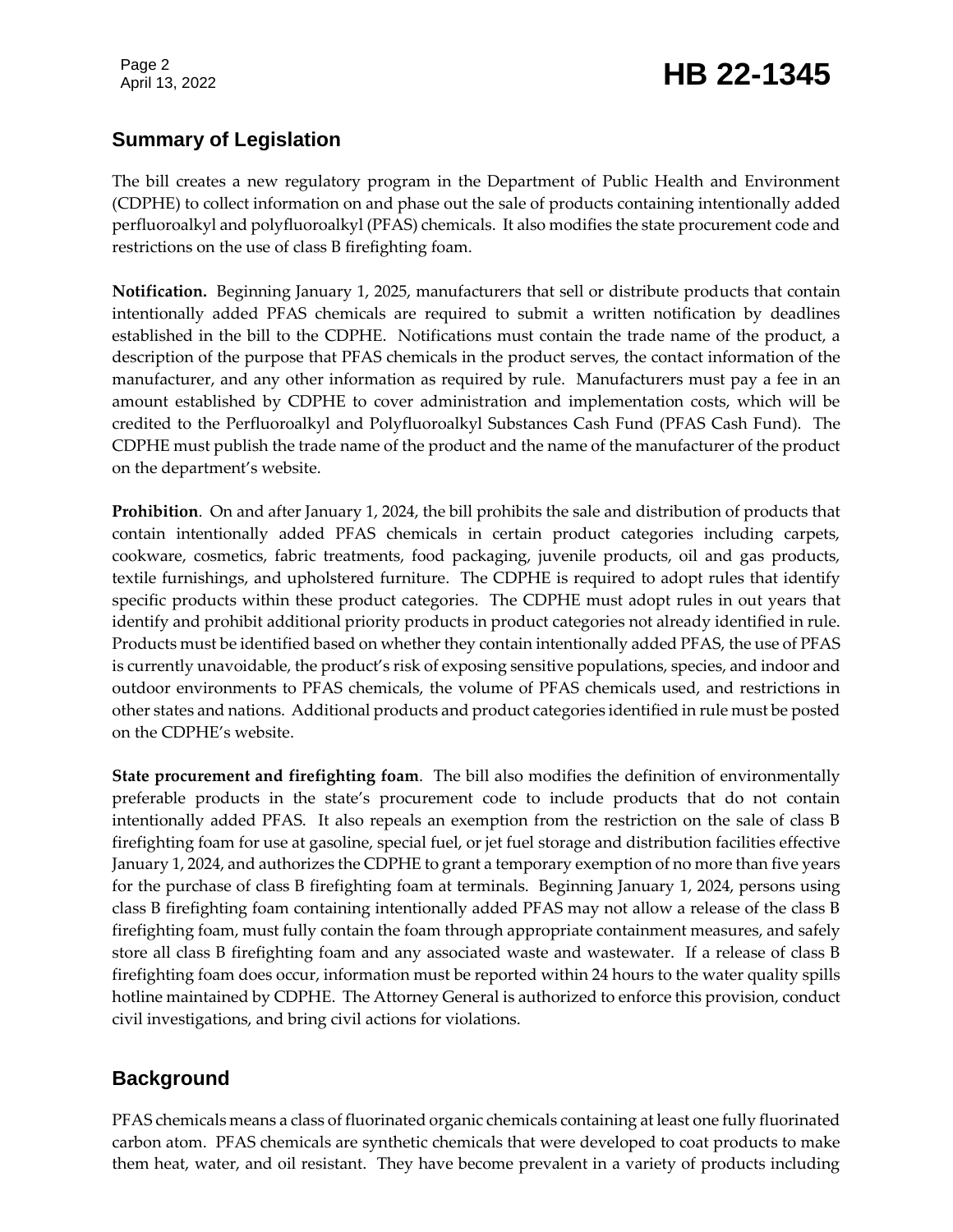Page 3

nonstick cookware, water-repellant clothing, stain-resistant fabrics, and firefighting foams. According to the U.S. Environmental Protection Agency, there are over 4,000 different types of PFAS that have been manufactured in the last 70 years.

### **State Revenue**

Beginning in FY 2024-25, state revenue will increase from manufacturer fee revenue paid to the CDPHE in an amount sufficient to cover the costs of administering and implementing the program. Fees will be determined in rule once additional information on the number of manufacturers subject to the requirements is known. This revenue is subject to TABOR. Fee estimates are provided in Table 2 below.

**Table 2 Fee Impact on Manufacturers of Intentionally-Added PFAS Products**

| <b>Fee</b>                          | <b>Fund</b> | FY 2022-23     | FY 2023-24 FY 2024-25 |           |
|-------------------------------------|-------------|----------------|-----------------------|-----------|
| Written Notification PFAS Cash Fund |             | $\blacksquare$ | $\sim$ 100 $\mu$      | \$176,656 |
|                                     | Total       | $\blacksquare$ |                       | \$176,656 |

To the extent that CDPHE imposes civil penalties for violations of the class B firefighting foam requirements, state revenue will increase. This revenue is subject to TABOR. This fiscal note assumes that certified professionals who use Class B firefighting foam that contains intentionally-added PFAS will comply with these requirements.

### **State Expenditures**

The bill increases state expenditures in the CDPHE by around \$300,000 annually. Expenditures will be from the General Fund in FY 2022-23 and FY 2023-24, and from the PFAS Cash Fund in FY 2024-25. These costs are detailed in Table 3 and described below.

| Table 3                              |  |  |  |
|--------------------------------------|--|--|--|
| <b>Expenditures Under HB 22-1345</b> |  |  |  |

|                                             | FY 2022-23     | FY 2023-24     | FY 2024-25     |
|---------------------------------------------|----------------|----------------|----------------|
| Department of Public Health and Environment |                |                |                |
| <b>Personal Services</b>                    | \$149,603      | \$163,203      | \$118,462      |
| <b>Operating Expenses</b>                   | \$2,700        | \$2,700        | \$2,700        |
| <b>Capital Outlay Costs</b>                 | \$12,400       | \$0            |                |
| <b>Legal Services</b>                       | \$51,256       | \$51,256       |                |
| Centrally Appropriated Costs <sup>1</sup>   | \$75,729       | \$79,198       | \$55,494       |
| FTE - Personal Services                     | 1.8 FTE        | $2.0$ FTE      | $2.0$ FTE      |
| FTE - Legal Services                        | 0.3 FTE        | 0.3 FTE        |                |
| <b>Total Cost</b>                           | \$291,688      | \$296,357      | \$176,656      |
| <b>Total FTE</b>                            | <b>2.1 FTE</b> | <b>2.3 FTE</b> | <b>2.0 FTE</b> |

<sup>1</sup> *Centrally appropriated costs are not included in the bill's appropriation.*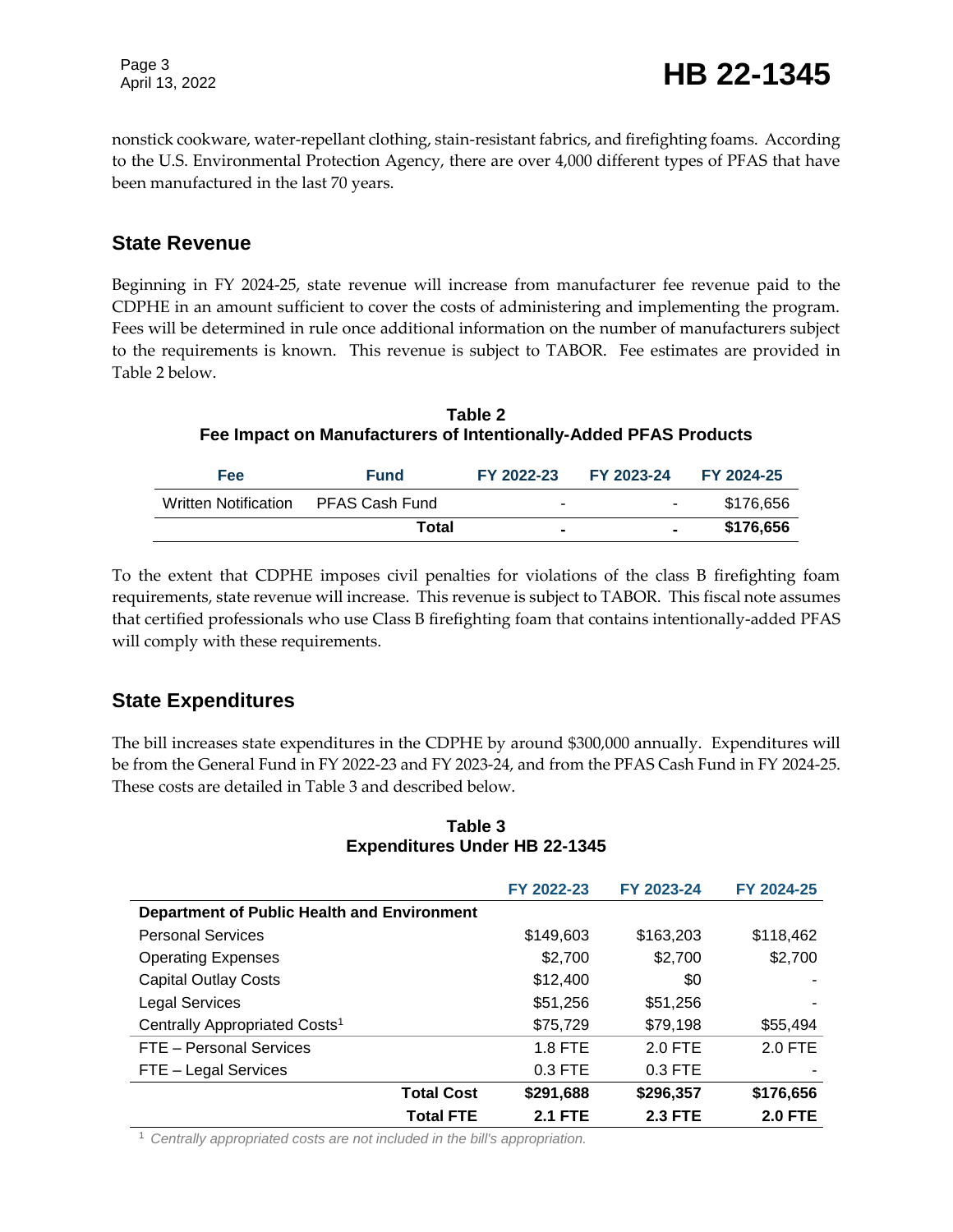# Page 4<br>April 13, 2022 **HB 22-1345**

**Personal services.** The CDPHE will hire 2.0 FTE to support rulemaking in FY 2022-23 and FY 2023-24. Staff will identify specific products within the product categories identified in the bill that are prohibited for sale or distribution in the state beginning January 1, 2024. Staff will also support draft rule development and stakeholder engagement. In FY 2024-25, staff will create and maintain a website to receive notification from manufacturers of intentionally-added PFAS products for publication, and collect fees from manufacturers.

The bill requires the CDPHE to identify by rule no later than January 1, 2025, a list of priority products not already prohibited in rule, and adopt rules by December 31, 2027, to prohibit the sale and distribution of these additional products. This fiscal note assumes that staff resources needed to develop this list of priority products will be identified in the first year of implementation and requested through the annual budget process, and therefore are not estimated in this fiscal note.

**Legal services.** The CDPHE will require 520 hours of legal services in FY 2022-23 and FY 2023-24 from the Department of Law to draft rule language at a rate of \$98.57 per hour.

**Centrally appropriated costs.** Pursuant to a Joint Budget Committee policy, certain costs associated with this bill are addressed through the annual budget process and centrally appropriated in the Long Bill or supplemental appropriations bills, rather than in this bill. These costs, which include employee insurance and supplemental employee retirement payments, are shown in Table 3.

### **Other Budget Impacts**

**General Fund Reserve.** Under current law, an amount equal to 15 percent of General Fund appropriations must be set aside in the General Fund statutory reserve beginning in FY 2022-23. Based on this fiscal note, the bill is expected to increase the amount of General Fund held in reserve by the amount listed in Table 1, which will decrease the amount of General Fund available for other purposes.

### **Local Government**

Airports that are operated by local governments may incur workload impacts to request an exemption from the restriction of class B firefighting foam. Beginning in January 1, 2024, local governments that use class B firefighting foam may incur expenditures to adhere to the storage and containment requirements of the bill.

### **Effective Date**

The bill takes effect upon signature of the Governor, or upon becoming law without his signature.